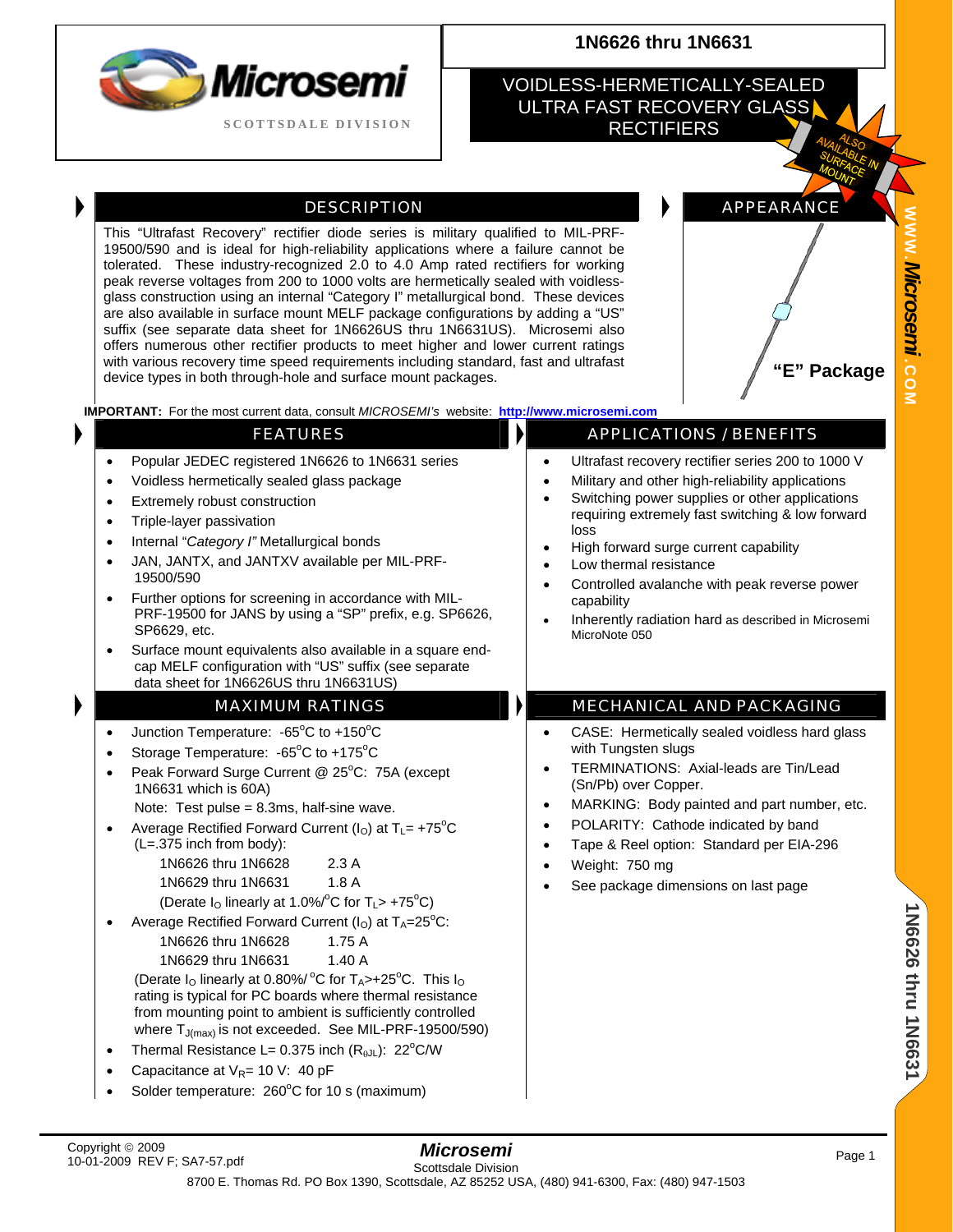

# **1N6626 thru 1N6631**

# VOIDLESS-HERMETICALLY-SEALED ULTRA FAST RECOVERY GLASS **RECTIFIERS**

|                              | ELECTRICAL CHARACTERISTICS @ 25°C                                         |                                                                   |              |                                                                                             |                                                                               |                      |                                                                                             |                                                                                       |                                                                                       |                                                                                                    |
|------------------------------|---------------------------------------------------------------------------|-------------------------------------------------------------------|--------------|---------------------------------------------------------------------------------------------|-------------------------------------------------------------------------------|----------------------|---------------------------------------------------------------------------------------------|---------------------------------------------------------------------------------------|---------------------------------------------------------------------------------------|----------------------------------------------------------------------------------------------------|
| <b>TYPE</b><br><b>NUMBER</b> | <b>MINIMUM</b><br><b>BREAK-</b><br><b>DOWN</b><br><b>VOLTAGE</b><br>$V_R$ | <b>MAXIMUM</b><br><b>FORWARD</b><br><b>VOLTAGE</b><br>$V_F @ I_F$ |              | <b>WORKING</b><br><b>PEAK</b><br><b>REVERSE</b><br><b>VOLTAGE</b><br><b>V<sub>RWM</sub></b> | <b>MAXIMUM</b><br><b>REVERSE</b><br>CURRENT $I_R @$<br><b>V<sub>RWM</sub></b> |                      | <b>MAXIMUM</b><br><b>REVERSE</b><br><b>RECOVERY</b><br><b>TIME (LOW</b><br><b>CURRENT</b> ) | <b>MAXIMUM</b><br><b>REVERSE</b><br><b>RECOVERY</b><br>TIME (HIGH<br><b>CURRENT</b> ) | <b>PEAK</b><br><b>RECOVERY</b><br><b>CURRENT</b><br>$I_{\rm RM}$ (rec)<br>$I_F = 2 A$ | <b>FORWARD</b><br><b>RECOVERY</b><br><b>VOLTAGE</b><br><b>V<sub>FRM</sub></b> Max<br>$I_F = 0.5 A$ |
|                              | $I_R = 50 \mu A$                                                          |                                                                   |              |                                                                                             | $T_A = 25^\circ C$                                                            | $T_A = 150^{\circ}C$ | trr<br>Note 1                                                                               | trr<br>Note 2                                                                         | $100$ A/ $\mu$ s<br>Note 2                                                            | $t_r = 12$ ns                                                                                      |
|                              | v                                                                         | V @ A                                                             | V @ A        | v                                                                                           | μA                                                                            | uΑ                   | ns                                                                                          | ns                                                                                    | A                                                                                     | v                                                                                                  |
| 1N6626                       | 220                                                                       | 1.35V @ 2.0 A                                                     | .50V @ 4.0A  | 200                                                                                         | 2.0                                                                           | 500                  | 30                                                                                          | 45                                                                                    | 3.5                                                                                   | 8                                                                                                  |
| 1N6627                       | 440                                                                       | 1.35V @ 2.0 A                                                     | .50V @ 4.0A  | 400                                                                                         | 2.0                                                                           | 500                  | 30                                                                                          | 45                                                                                    | 3.5                                                                                   | 8                                                                                                  |
| 1N6628                       | 660                                                                       | 1.35V @ 2.0 A                                                     | .50V @ 4.0A  | 600                                                                                         | 2.0                                                                           | 500                  | 30                                                                                          | 45                                                                                    | 3.5                                                                                   | 8                                                                                                  |
| 1N6629                       | 880                                                                       | 1.40V @ 1.4 A                                                     | 1.70V @ 3.0A | 800                                                                                         | 2.0                                                                           | 500                  | 50                                                                                          | 60                                                                                    | 4.2                                                                                   | 12                                                                                                 |
| 1N6630                       | 990                                                                       | 1.40V @ 1.4 A                                                     | 1.70V @ 3.0A | 900                                                                                         | 2.0                                                                           | 500                  | 50                                                                                          | 60                                                                                    | 4.2                                                                                   | 12                                                                                                 |
| 1N6631                       | 1100                                                                      | 1.60V @ 1.4 A                                                     | 1.95V @ 2.0A | 1000                                                                                        | 4.0                                                                           | 600                  | 60                                                                                          | 80                                                                                    | 5.0                                                                                   | 20                                                                                                 |

NOTE 1: Low Current Reverse Recovery Time Test Conditions: I<sub>F</sub>=0.5A, I<sub>RM</sub>=1.0A, I<sub>R(REC)</sub> = 0.25A per MIL-STD-750, Method 4031, Condition B.

NOTE 2: High Current Reverse Recovery Time Test Conditions:  $I_F = 2 A$ , 100 A/ $\mu$ s MIL-STD-750, Method 4031, Condition D.

| <b>SYMBOLS &amp; DEFINITIONS</b> |                                                                                                                                                                                                                                                    |  |  |  |  |  |
|----------------------------------|----------------------------------------------------------------------------------------------------------------------------------------------------------------------------------------------------------------------------------------------------|--|--|--|--|--|
| Symbol                           | <b>Definition</b>                                                                                                                                                                                                                                  |  |  |  |  |  |
| $V_{\sf BR}$                     | Minimum Breakdown Voltage: The minimum voltage the device will exhibit at a specified current.                                                                                                                                                     |  |  |  |  |  |
| <b>V</b> <sub>RWM</sub>          | Working Peak Reverse Voltage: The maximum peak voltage that can be applied over the operating<br>temperature range.                                                                                                                                |  |  |  |  |  |
| $V_F$                            | Maximum Forward Voltage: The maximum forward voltage the device will exhibit at a specified current.                                                                                                                                               |  |  |  |  |  |
| $I_R$                            | Maximum Reverse Current: The maximum reverse (leakage) current that will flow at the specified voltage and<br>temperature.                                                                                                                         |  |  |  |  |  |
| C.                               | Capacitance: The capacitance in pF at a frequency of 1 MHz and specified voltage.                                                                                                                                                                  |  |  |  |  |  |
| $t_{rr}$                         | Reverse Recovery Time: The time interval between the instant the current passes through zero when<br>changing from the forward direction to the reverse direction and a specified recovery decay point after a peak<br>reverse current is reached. |  |  |  |  |  |



#### CHARTS AND GRAPHS



1N6626 thru 1N6631 **1N6626 thru 1N6631**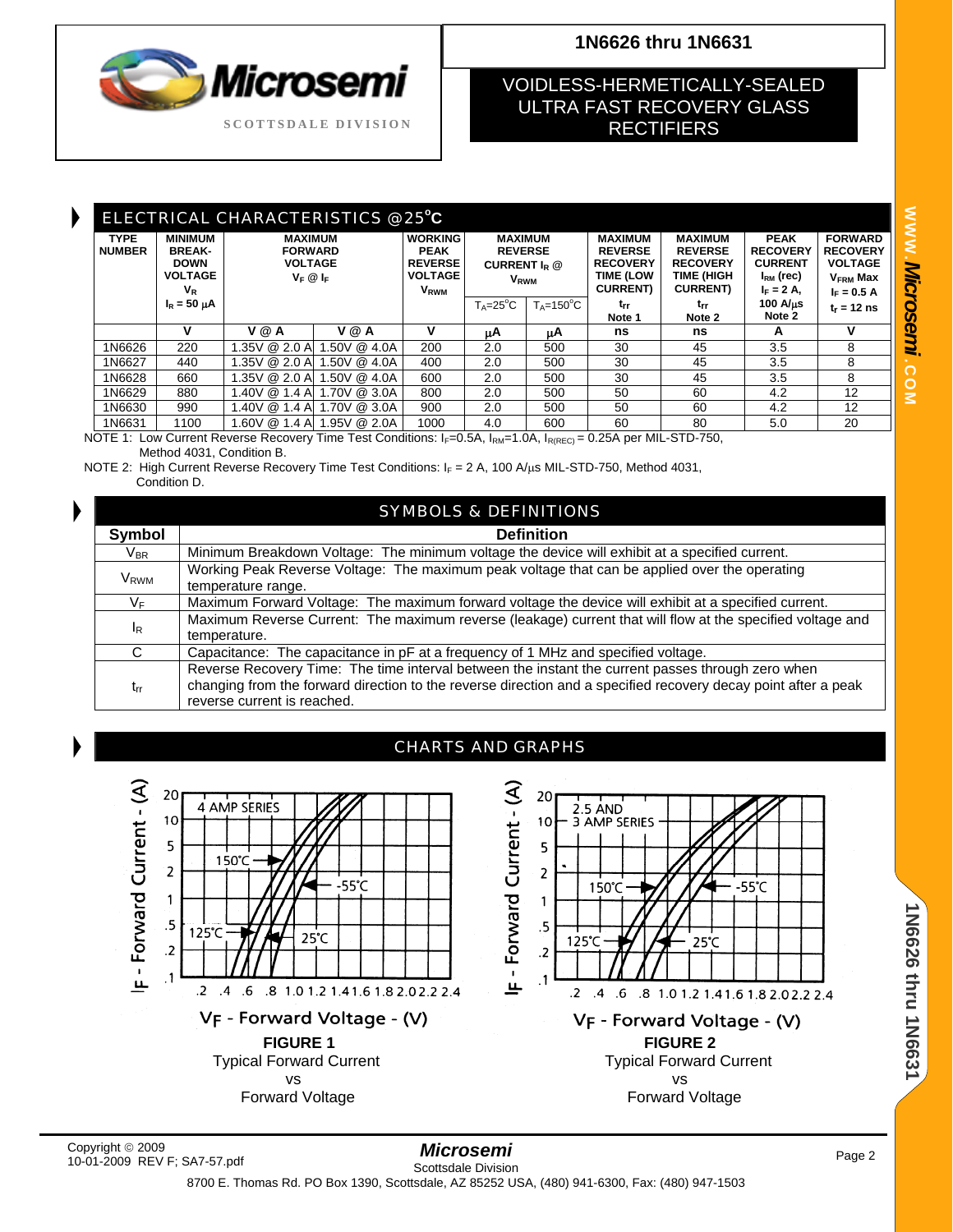

# **1N6626 thru 1N6631**

## VOIDLESS-HERMETICALLY-SEALED ULTRA FAST RECOVERY GLASS **RECTIFIERS**

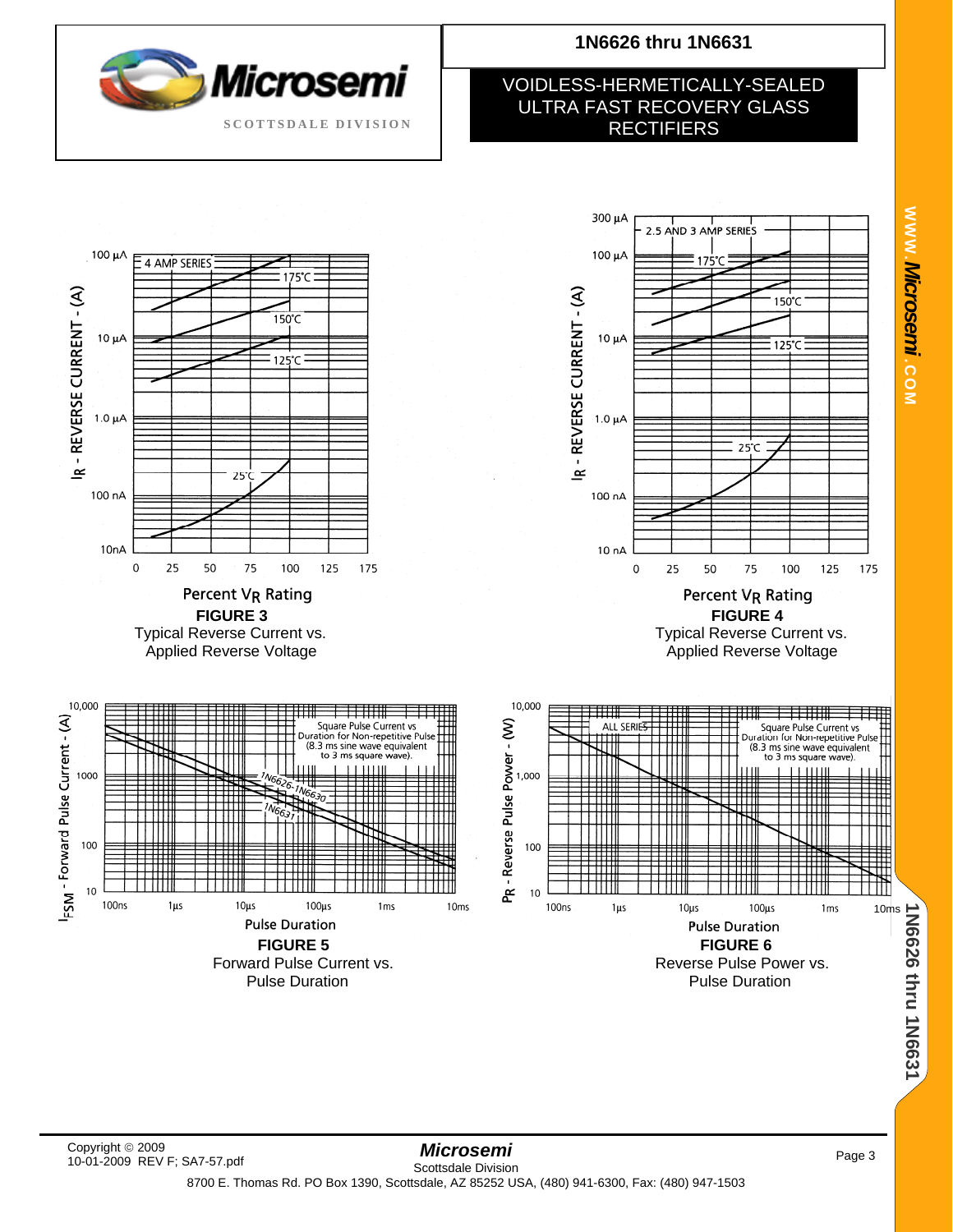

### VOIDLESS-HERMETICALLY-SEALED ULTRA FAST RECOVERY GLASS **RECTIFIERS**

## PACKAGE DIMENSIONS



Lead Tolerance =  $+ .002 - .003$  in \*Includes sections of the lead or fillet over which the lead diameter is uncontrolled.